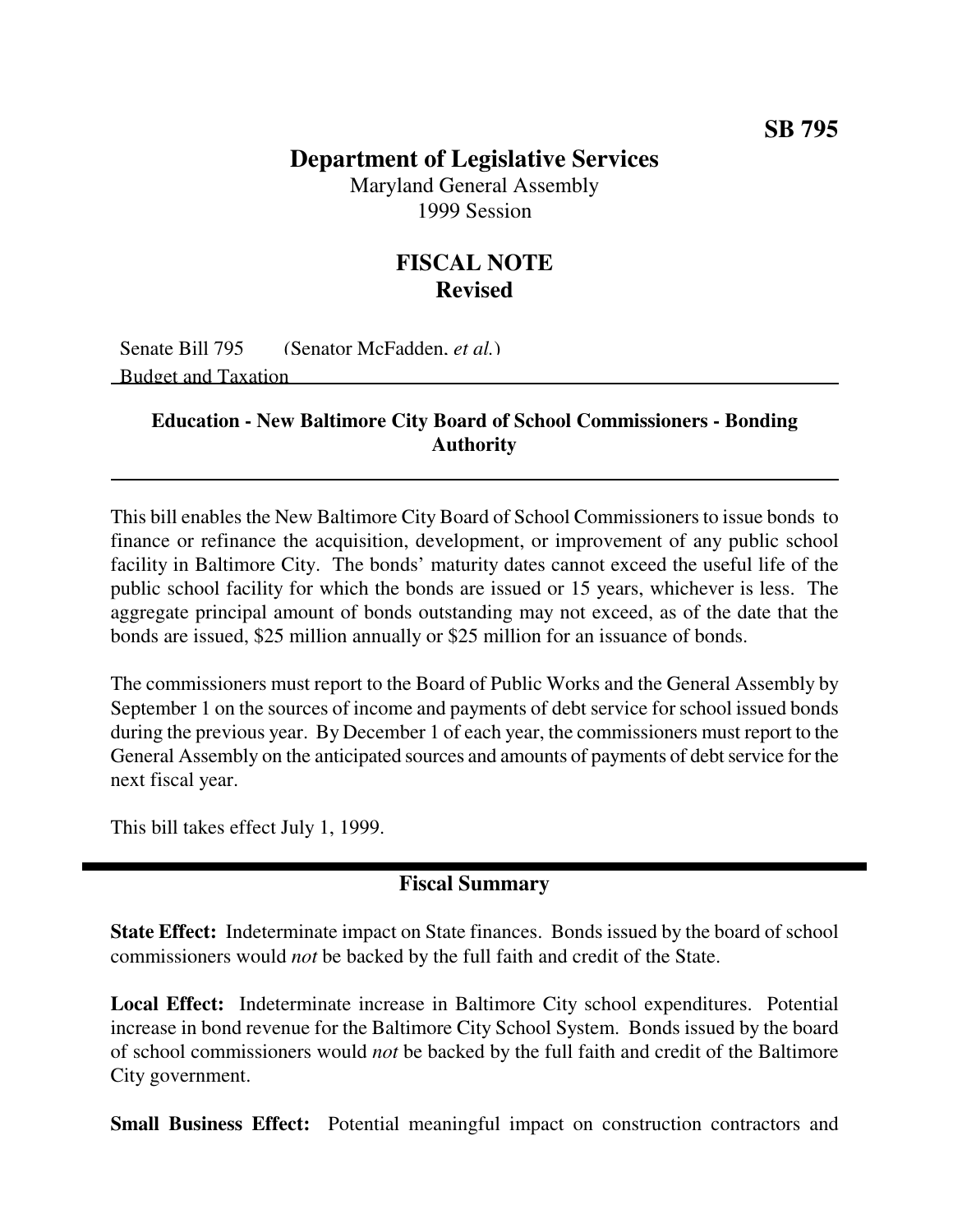building repair companies, many of which are small businesses.

# **Fiscal Analysis**

**Background:** Under current law, the State provides funds for school construction through the public school construction program. The State share of a school system's eligible construction costs relates to the wealth of the jurisdiction, with less wealthy jurisdictions receiving a greater share of State support. The State pays for 75% of eligible costs in Baltimore City. However due to legislation enacted in 1997, for fiscal 1998 through fiscal 2002, the State must pay for 90% of the eligible costs for the first \$10 million allocated by the State and 75% on any State funds in excess of \$10 million.

In the last ten years (1991-2000), Baltimore City has received around \$95 million in State school construction funding. The city will receive at least \$20 million in public school construction funding for fiscal 2000. Another \$62.3 million in State school construction funding has not been allocated. The city has requested \$25.6 million and may receive additional funding. In addition, Baltimore City can issue bonds for school construction purposes outside of the State program. These bonds would be backed by the full faith and credit of the city government.

**State Effect:** The bill specifies that the State consents to the use of any lands owned by it for the use of the Baltimore City Board of School Commissioners that may be suitable and necessary for the construction or operation of any of the public school facilities authorized by the provisions of the bill. In addition, the State covenants that it will not revoke this consent during the term of the bonds issued under the bill. This authority would have an indeterminate negative impact on State finances.

Local Effect: Pursuant to this bill, the Baltimore City Board of School Commissioners may issue up to \$25 million in bonds for school capital projects. The bonds' maturity dates cannot exceed 15 years. Assuming the board of school commissioners issues the maximum amount of bonds and receives an A credit rating (Baltimore City's current rating), debt service payments could total approximately \$2.4 million a year. This estimate reflects a 5% annual interest rate and a 15-year maturity date. The following table shows the debt service payments for fiscal 2000 through 2004, if the board of school commissioners issues \$25 million in bonds each year. Since the school system does not have an independent revenue source, a credit rating agency may not offer the school system the same rating as the city government. This would increase the school system's annual debt service payments.

| 2000<br>2002<br>2001<br><b>INV</b><br>ГV.<br>ГV | 2003<br>FV | 2004<br>ГV |
|-------------------------------------------------|------------|------------|
|-------------------------------------------------|------------|------------|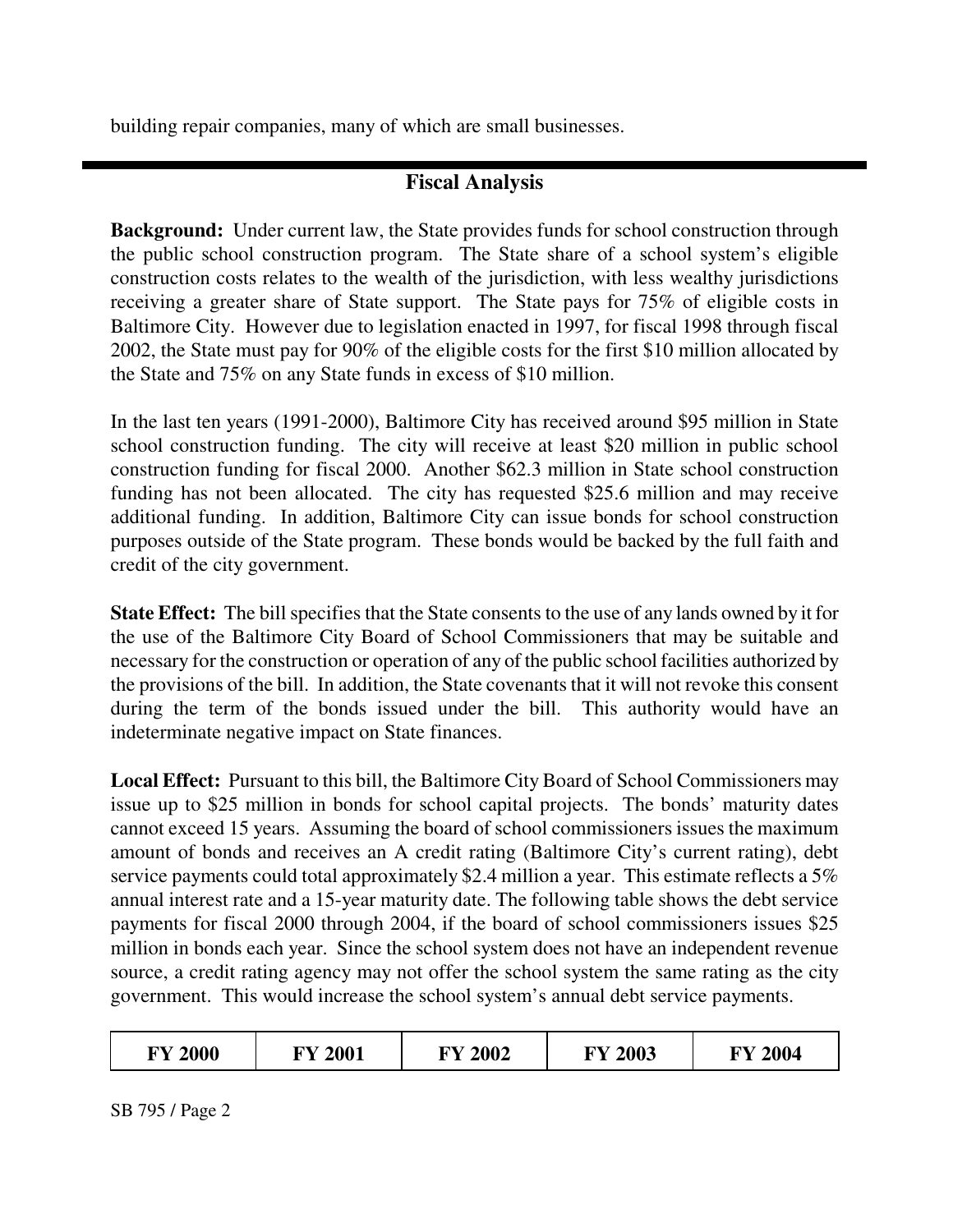| \$2.4 million | \$4.8 million | \$7.2 million | \$9.6 million | \$12 million |
|---------------|---------------|---------------|---------------|--------------|
|---------------|---------------|---------------|---------------|--------------|

Since the Baltimore City Public School System is fiscally dependent on the city government for funding and since the school system does not have taxing authority, the school system is limited in its ability to raise its own revenue. The Baltimore City Public School System receives 60% of its revenue from the State, 29% from the city, and 11% from the federal government. Most federal funds, however, are for specific categorical programs and cannot be used for debt service expenses. Unless the Baltimore City government provides additional funds to cover debt service expenses or the school system raises funds from private or federal sources, existing school operating funds, as shown below, would have to be used to cover debt service payments.

Baltimore City Public School operating expenditures totaled \$675 million in fiscal 1997. Of this amount 52% went for instruction, 19% for special education, 11% for plant operation and maintenance, and 5% for administration. The city's per pupil operating expenditure totaled \$6,520 in fiscal 1997, \$168 less than the statewide average. The following chart shows the allocation of school operating expenditures by function for fiscal 1997, the latest year in which audited data is available.

| <b>Function</b>                    | <b>FY 1997 Expenditures</b> | <b>Percent</b><br>of Total |
|------------------------------------|-----------------------------|----------------------------|
| Administration                     | \$35.6 million              | 5.3%                       |
| Instruction                        | \$349.4 million             | 51.7%                      |
| <b>Special Education</b>           | $$127.1$ million            | 18.8%                      |
| <b>Pupil/Health Services</b>       | \$5.7 million               | $0.9\%$                    |
| <b>Student Transportation</b>      | \$26.3 million              | 3.9%                       |
| <b>Plant Operation/Maintenance</b> | \$77.2 million              | 11.4%                      |
| <b>State Paid Retirement</b>       | \$54.1 million              | 8%                         |
| Total                              | $$675.4$ million            | 100%                       |

**Information Source(s):** Department of Legislative Services, Baltimore City, Interagency Committee on Public School Construction